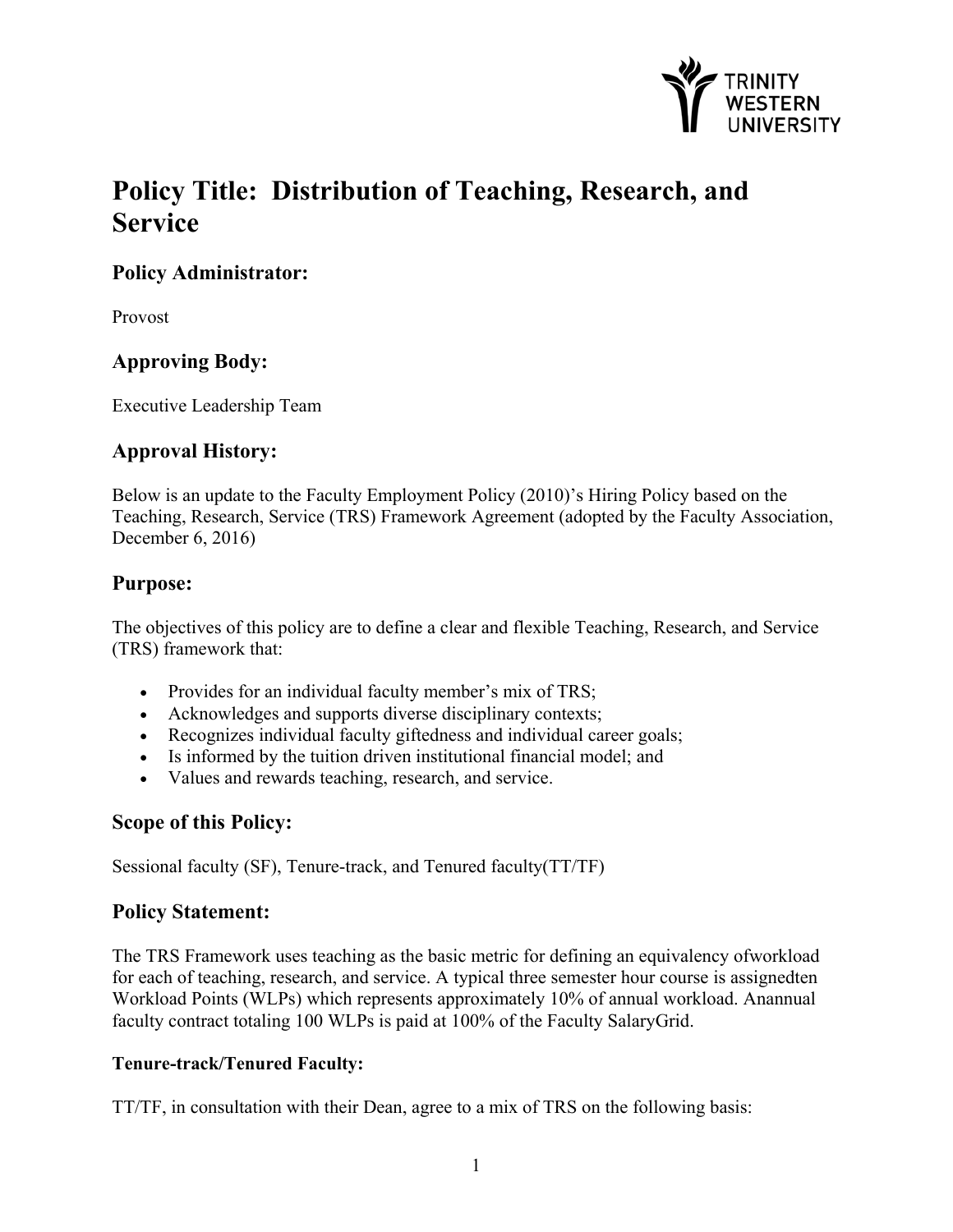- o **Teaching**: minimum 50 WLPs, unless:
- Externally funded research grant allows for funding of teaching replacement, or
- Research WLPs plus Service WLPs  $> 50$  WLPs
	- o **Research**: minimum 10 WLPs
	- o **Service**: minimum 10 WLPs Additional notes:
	- o Teaching:
- In all cases involving externally funded research grants and/or Service WLPs, teaching is not normally lower than a minimum of 20 WLPs
- Overloads: courses voluntarily taught beyond a faculty member's 100 WLPs (e.g. a 60/30/10 faculty member teaching an additional course beyond 60 WLPs) is paid at the part-time rate (unless the course is taught through TWU Extension on a per- student basis).
	- o Research WLPs represent a combination of Scholarly Activity and Scholarly Outcomes, with Scholarly Outcomes measured by the average Scholarly Credits received annually on a rolling three-year basis (used as a guideline):
- $\bullet$  40 WLPs ≈ top 15% of Scholarly Credits
- 30 WLPs  $\approx$  upper middle 35% of Scholarly Credits o 20 WLPs  $\approx$  lower middle 35% of Scholarly Credits o 10 WLPs  $\approx$  bottom 15% of Scholarly Credits

Service WLPs represent a combination of meetings, advising, citizenship, committees, external, and administration. The basic Service requirements (3 WLPs) include a set of meeting and academic events as outlined in the Basic Terms of Employment policy.

Reduced load: If a TT/TF's load drops below 100 WLPs by mutual agreement between the faculty member and the Dean/Provost, the TRS mix will be reduced on a proportionate basis (e.g. if a TT/TF with a 70/20/10 mix drops to a TRS total of 70 WLPs—perhaps as a transition strategy to retirement—the reduced TRS mix would likely be 50/15/5).

#### **Sessional Faculty:**

- o **Teaching**: from 50 WLPs to 80 WLPs;
- o **Research**: 0 WLPs
- o **Service**: minimum 3 WLPs, normally not more than 10 WLPs Additional notes:
- o Teaching:
	- Overloads: courses voluntarily taught beyond 80 WLPs are paid at the part-time rate (unless the course is taught through TWU Extension on a per-student basis).